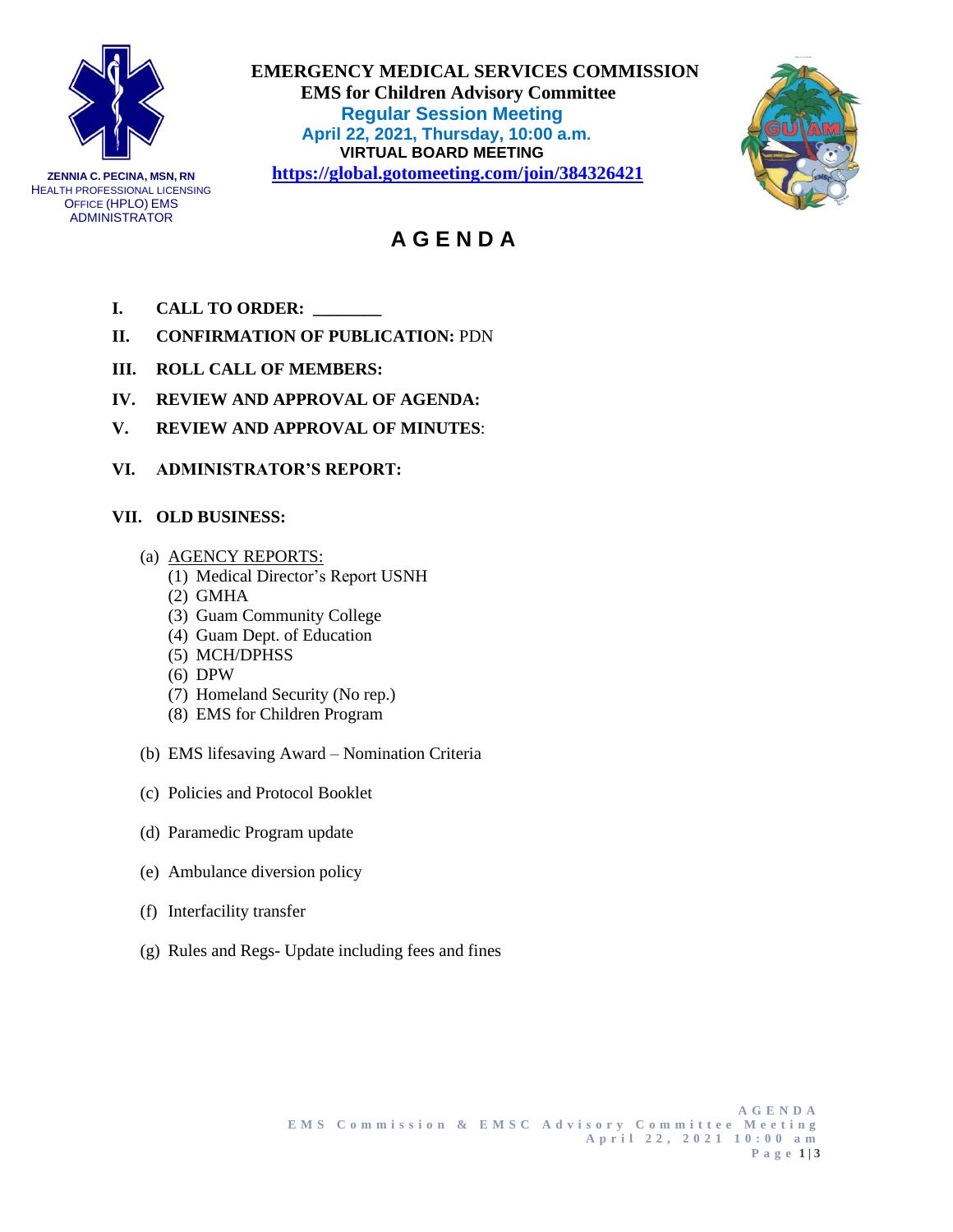#### **VIII. NEW BUSINESS:**

- (a) Election for New Officers
- (b) EMS/Pediatric training dates tentative for June 2021 possible virtual online training or in-person
- (c) National Pediatric Readiness Survey May 2021 Need Contact Information for USNH

### **(a) RECERTIFICATION: GUAM FIRE DEPT.**

- (1) Apiag, Davin (2) Bernardo, Frank Anthony (3) Blas Jr., Edward (4) Camacho, Philip (5) Candaso, Roy Michael (6) Chaco, Jeffrey (7) Charfauros, Jose-Peter (8) Chiguina, Ronnie (9) Concepcion, Matao (10) Cruz, Jerel-Kent (11) Cruz, Clifford (12) Delos Reyes, Roger (13) Flores, Edward (14) Flores, Patrick (15) Franquez, Michael (16) Llagas Jr., Angel (17) Merfalen, Elias (18) Munoz Jr., Ramon (19) Naval Jr., William (20) Nelson, Tristin (21) Pablo II, Roy (22) Pinaula, John Jude (23) Pinaula, Charles (24) Rabago, Thomas (25) Raphael, Rico (26) Robles, Pascual (27) Rosario II, Ignacio (28) Ruiz Jr., Ronald (29) Sablan, Justin (30) Sablan, Paul (31) San Nicolas, Brian (32) Santos, Robert (33) Santos, Oscar (34) Santos, Carl (35) Santos, Manz Lio (36) Sgambelluri, Alfred (37) Sherwin, Douglas (38) Sibetang, Arlene (39) Siongco, Darren
	- **A G E N D A E M S C o m m i s s i o n & E M S C A d v i s o r y C o m m i t t e e M e e t i n g A p r i l 2 2 , 2 0 2 1 1 0 : 0 0 a m P a g e 2 | 3**